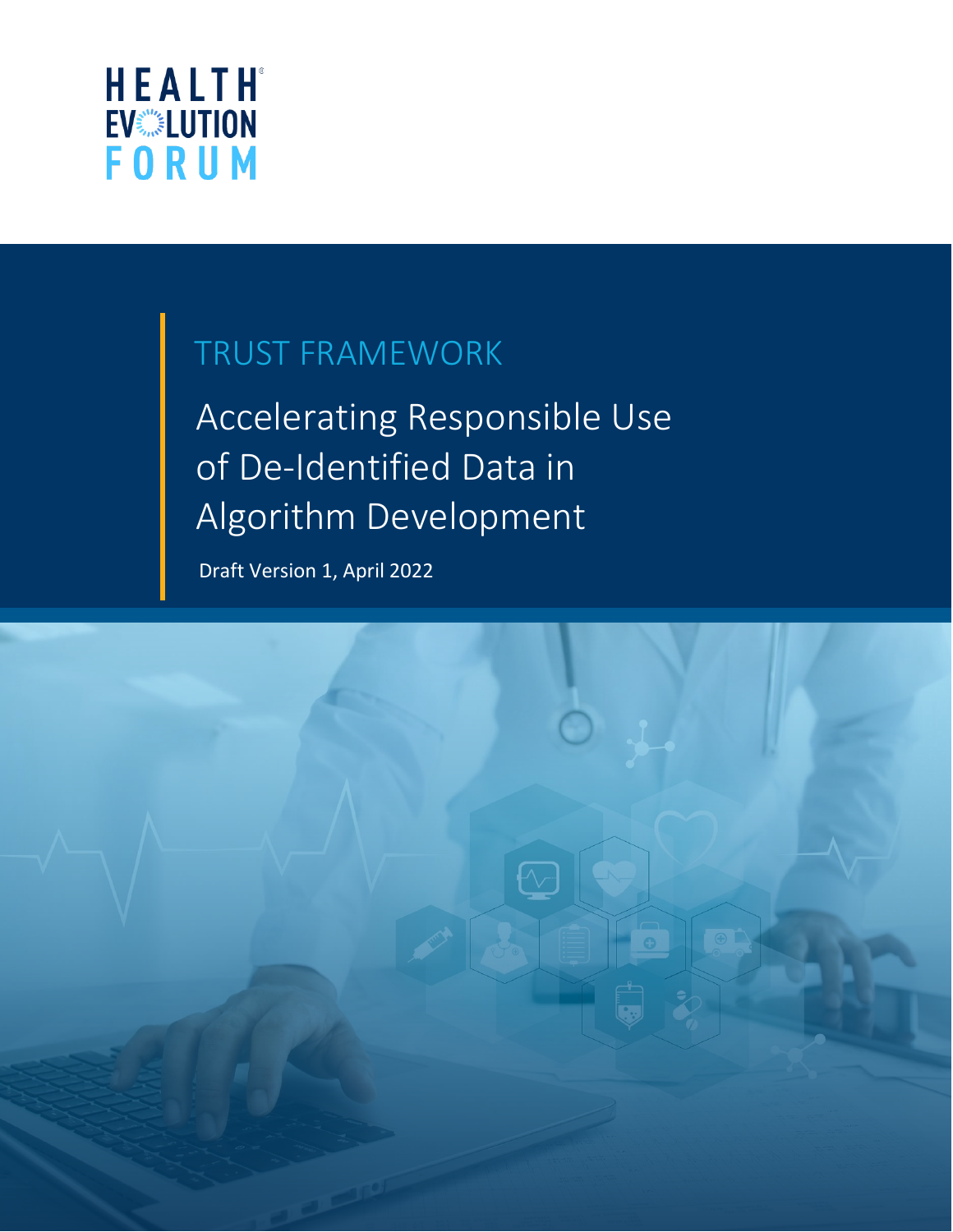The **Trust Framework for Accelerating Responsible Use of De-identified Data in Algorithm Development** (hereafter referred to as the Trust Framework) was developed by Fellows of the Health Evolution Forum through the Work Group on Governance and Use of Patient Data in Health IT Products, supported by Health Evolution Forum staff, Caleb Flint and Ye Hoffman, and with research support from Walter Sujansky, MD.

The **Health Evolution Forum** is a collaboration of CEOs and other senior executives of payer, provider, and life science organizations and other industry thought leaders intended to bring about voluntary, industry-led improvement in the health care industry.

The goal of the **Work Group on Governance and Use of Patient Data in Health IT Products** (hereafter referred to as the Work Group) is to articulate standards for how data can be used in developing data tools for the clinical setting between payer, provider, and life science companies, in collaboration with developers of algorithms and other analytics solutions.

*The views in this document represent the collective views of the Fellows and do not represent the view of Health Evolution or any specific Fellow or organization, including organizations and individuals providing supporting subject matter expertise, guidance, and research within the Forum.* 

#### CONTRIBUTORS TO THIS WORK

#### **Work Group Co-Chairs**

- Aneesh Chopra, President, CareJourney
- Cris Ross, Chief Information Officer, Mayo Clinic
- Steve Klasko, former President & CEO, Jefferson Health

#### **Work Group Participants**

- Amy Abernethy, President of Clinical Research Business, Verily Life Sciences
- Mike Berger, VP & Chief Data & Analytics Officer, Mount Sinai Health System
- Michael Blum, Chief Digital Transformation Officer, UCSF Health
- Ellen Duffield, SVP & COO, Gateway Health Plan
- Todd Gottula, Co-founder, President & Chief Product Officer, Clarify Health Solutions
- Gary Guthart, President & CEO, Intuitive Surgical
- Eric Hargan, former Acting Deputy Secretary, US Department of Health and Human Services
- David Horrocks, President & CEO, Chesapeake Regional Information System for Patients
- Frank Ingari, President & CEO, Tandigm Health
- Azam Khan, Chief Data Insights Officer, Eli Lilly and Company
- Alice Leiter, VP & Senior Counsel, eHealth Initiative
- Carolyn Magill, CEO, Aetion
- Arien Malec, SVP R&D Clinical and Administrative Networks, Change Healthcare
- Ken Mandl, Director, Computational Health Informatics Program, Boston Children's Hospital
- Deven McGraw, Co-founder & Chief Regulatory Officer, Ciitizen
- Rob Metcalf, CEO, Concert Genetics
- Peter Neupert, Lead Director & Board Member, Adaptive Biotechnologies
- Brenda Pawlak, Managing Director, Manatt
- Eric Schneider, former SVP, The Commonwealth Fund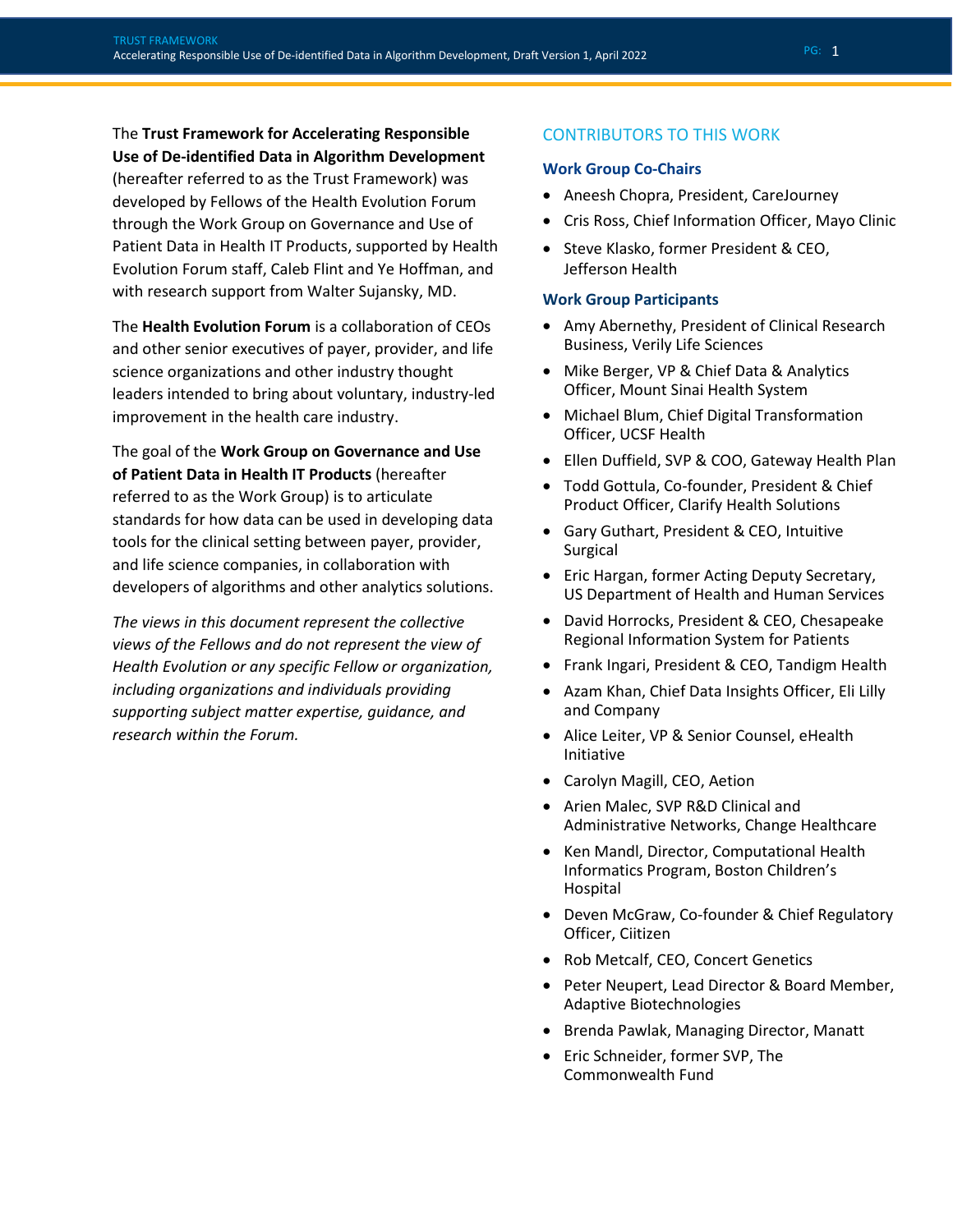## TABLE OF CONTENTS

| Ι.   |
|------|
| ΙΙ.  |
| III. |
| IV.  |
| V.   |
| VI.  |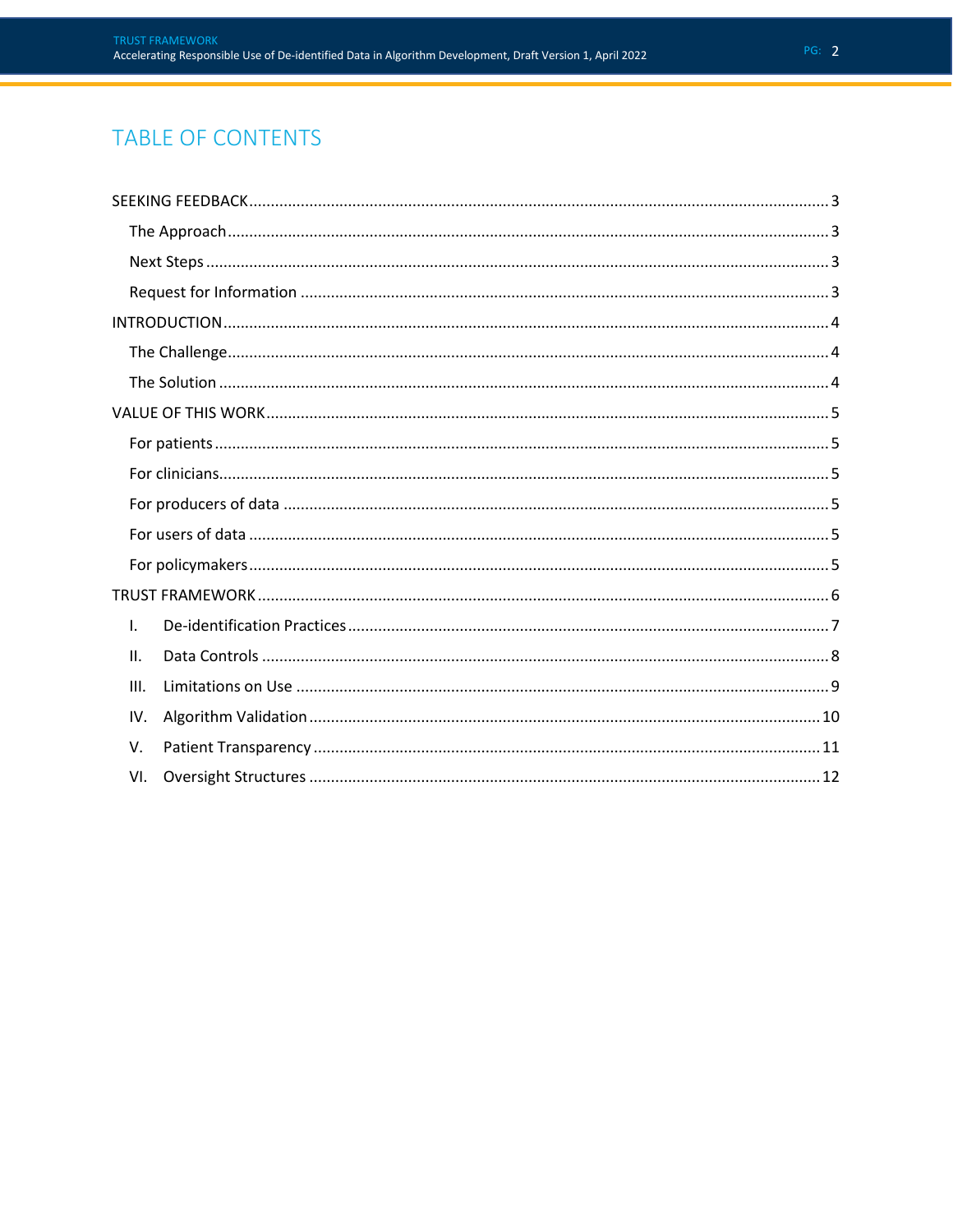## <span id="page-3-0"></span>SEEKING FEEDBACK

### <span id="page-3-1"></span>**The Approach**

This effort seeks to determine how to balance privacy and security safeguards with innovative use of deidentified data in algorithm development. This is a challenging balance, which requires industry stakeholders to engage in good faith in establishing trust between institutions that produce data and those that use data.

The Work Group acknowledges significant work by subject matter experts in promoting responsible use of de-identified data in current initiatives. However, controversies and conflicting ideas have limited agreement on and adoption of industry standards, which slowed the development of algorithms being used in clinical settings to improve health outcomes.

Accelerating responsible use of de-identified data requires a set of standard approaches that will gain widespread acceptance. To that end, the Trust Framework is a necessary first step to collaborate with industry stakeholders in establishing fair and achievable guidelines.

#### <span id="page-3-2"></span>**Next Steps**

The draft Trust Framework will be circulated among health care and technology leaders to ensure that it represents a comprehensive understanding of the challenges and that potential standards being explored are well informed.

The Work Group will proceed in an iterative fashion to engage industry stakeholders in developing and refining guidelines within each of the Trust Framework's six principles. The next step of this process involves **requesting input on what key questions should be answered and whom to engage in answering those questions**.

### **Request for Information**

The Work Group is seeking initial input through **July 31, 2022**. Please email Ye Hoffman, Director, Forum [\(YeH@healthevolution.com\)](mailto:YeH@healthevolution.com?subject=Feedback%20on%20Trust%20Framework) with your feedback on:

- $\Box$  Whether the Trust Framework principles are sufficient to address the overarching goal
- $\Box$  What are key questions that the Trust Framework must answer within the six principles
- $\Box$  Which industry organizations and subject matter experts to prioritize for soliciting input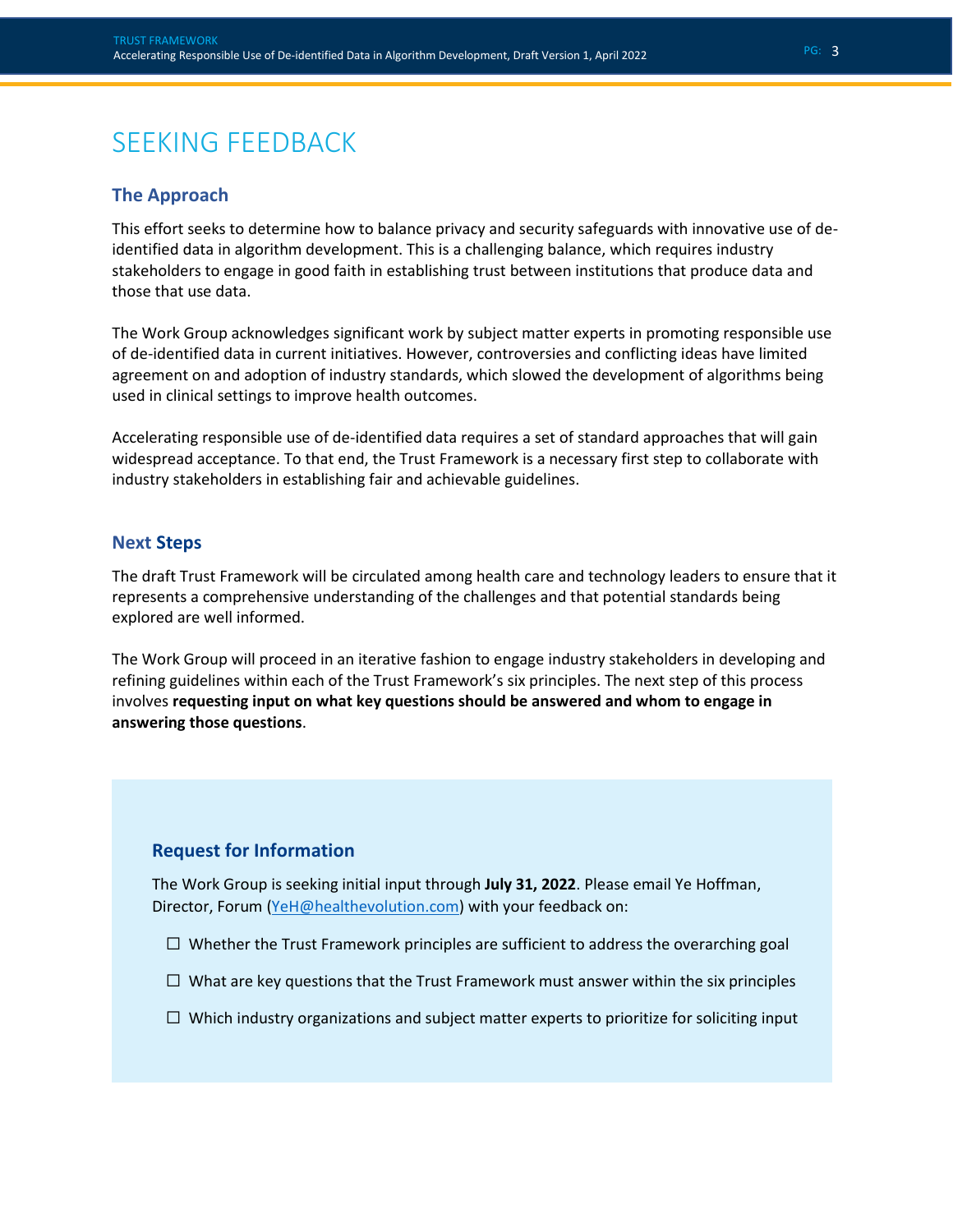## <span id="page-4-0"></span>INTRODUCTION

### <span id="page-4-1"></span>**The Challenge**

Digitization of health care continues to yield ever-growing data sources that offer, together with advancements in analytics and machine learning, significant opportunities for breakthroughs in care delivery and bio-medical discovery. Since no single entity holds a complete view of individual or population-level health, innovation necessitates cooperation to build large-scale longitudinal data sets.

Industry leaders are eager to participate in data collaborations. They also believe it is essential to protect data against intentional or unintentional risks that could compromise their patients or organizations. While are detailed regulatory and industry guidelines for handling individually identifiable data, de-identified data is typically not subject to privacy laws.

**There is no standard approach for using de-identified data in algorithm development.** Organizations struggle to evaluate the relative risks and benefits of participating in collaborative efforts using deidentified data. Leaders must navigate complex data de-identification practices, privacy and security considerations, governance and oversight mechanisms, and many other challenges. Even the most wellresourced and capable organizations face significant uncertainties in establishing de-identified data sharing and use agreements.

### <span id="page-4-2"></span>**The Solution**

Leaders participating in the Health Evolution Forum recognized the need to develop guidelines that set a baseline for accelerating responsible use of de-identified data in algorithm development. However, industry stakeholders – those that produce data, and those that use data – lack a framework to determine how to establish fair and balanced data sharing and use agreements that foster trust in collaboration.

#### **The Trust Framework for Accelerating Responsible Use of De-identified Data in Algorithm**

**Development** defines the fundamental principles that organizations must address in tandem to promote mutual interests among stakeholders. By providing a nuanced understanding and action-oriented approach, the Trust Framework fosters cross-industry collaboration necessary for tackling a complex and critical challenge. This effort engages subject matter experts to identify the most pressing questions that must be addressed, and subsequently find practical answers to move the industry forward.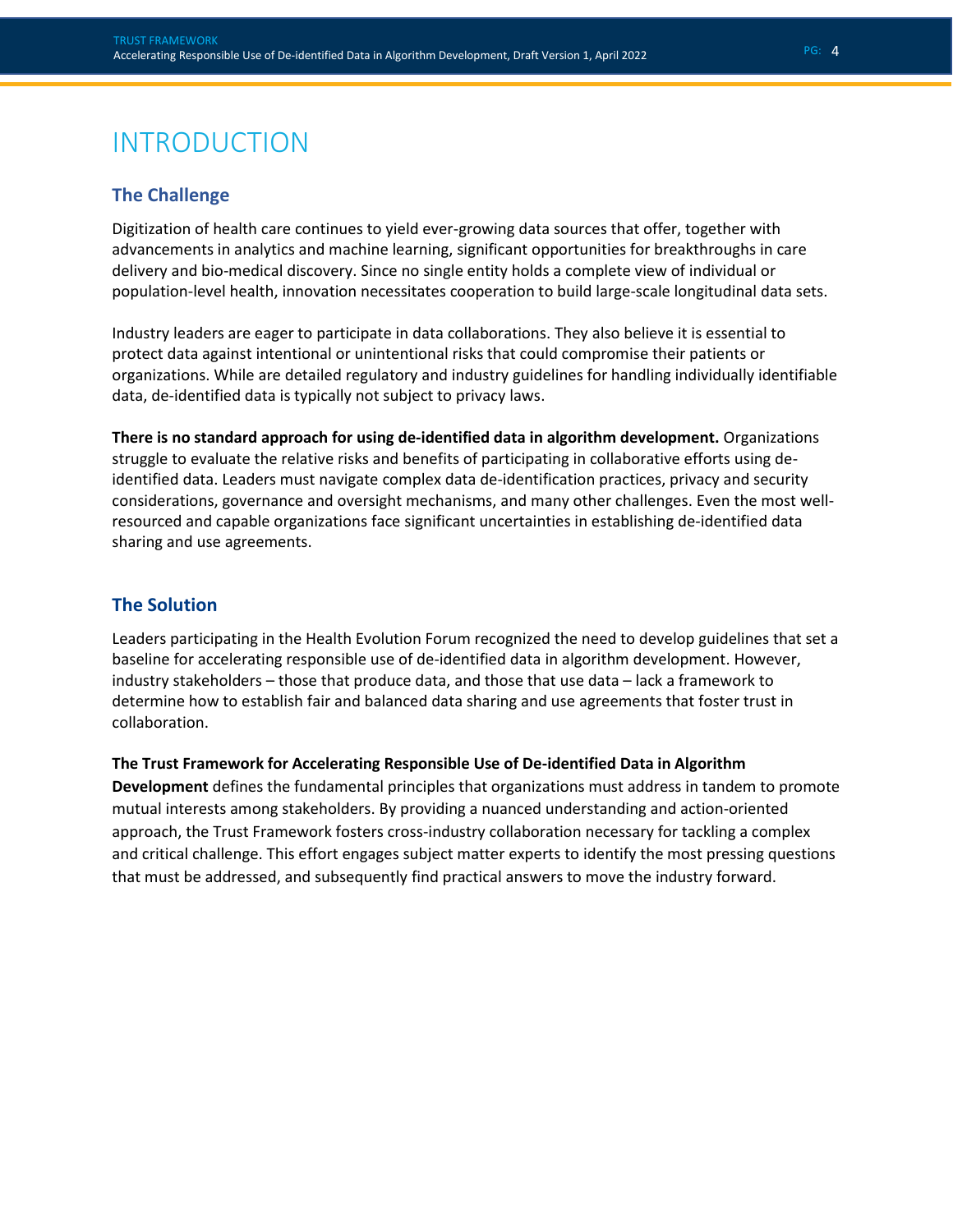## <span id="page-5-0"></span>VALUE OF THIS WORK

#### <span id="page-5-1"></span>**For patients**

With a better understanding of how de-identified data is governed and used, patients can have greater confidence in data safeguards and responsible use in algorithms developed to improve health outcomes.

#### <span id="page-5-2"></span>**For clinicians**

With industry momentum in making more de-identified data available for research and algorithm development, clinicians will gain faster access to improvements in care delivery while having greater confidence in their validity and relevance to their patients.

#### <span id="page-5-3"></span>**For producers of data**

With clear and achievable guidelines, organizations that provide data (such as health systems and health plans) will be empowered to participate in collaborations leveraging de-identified data for algorithm development. Leaders can also proactively address potential backlash due to misunderstanding by policymakers or the media.

#### <span id="page-5-4"></span>**For users of data**

With a common language about goals and friction points in launching data-sharing collaborations, data users (such as research coalitions, technology developers, and analytic services) can better support prospective collaborators in winning buy-in from key decision-makers across their organization.

#### <span id="page-5-5"></span>**For policymakers**

While this effort is not aimed at policymaking or changes to regulations, policymakers can engage with multi-stakeholder consensus building efforts to establish more trusted data access and use, which reduces harms without limiting research and innovation.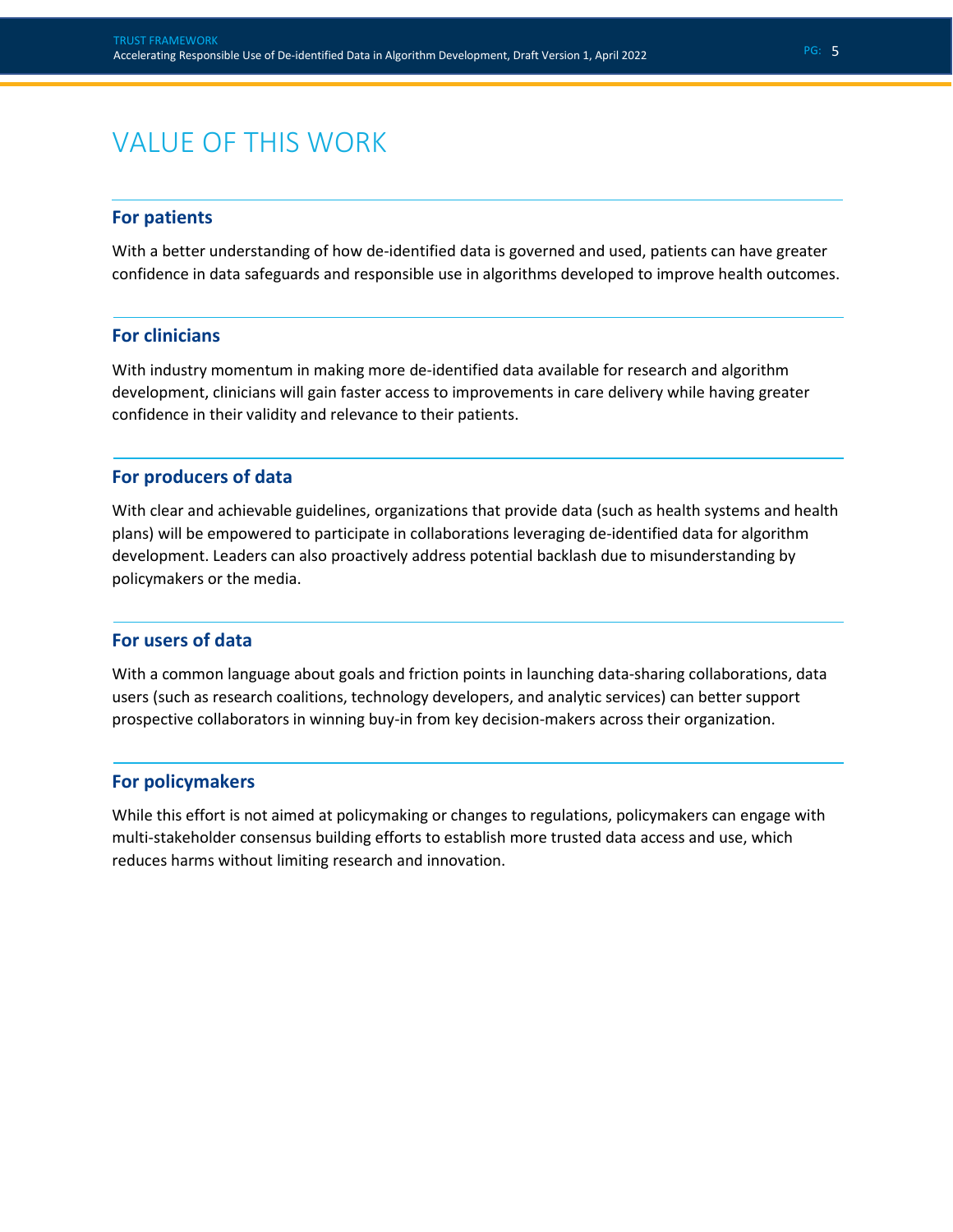## <span id="page-6-0"></span>TRUST FRAMEWORK



This effort is designed to build consensus for how industry stakeholders establish de-identified data sharing and use agreements within the existing regulatory landscape.<sup>1</sup> It is intended to set a minimum set of requirements for industry data sharing and is not designed to replace the use of advanced privacypreserving technologies or other sophisticated approaches that go further than these principles but are not widely available to all.

The initial draft of the Trust Framework was developed during the 2021-2022 Forum Fellowship year by the Work Group on Governance and Use of Patient Data in Health IT Products. This draft describes each of the Trust Framework's six principles, including the goal, context, and challenges.

In the next phase of this effort, the Work Group is seeking input from industry stakeholders on all components of the Trust Framework, with particular attention to pinpointing the key questions that should be answered to promote widespread adoption. **The Work Group has identified an initial set of critical questions and welcomes feedback on any additional questions for consideration.**

<sup>1</sup> Kenneth D. Mandl, M.D., M.P.H., and Eric D. Perakslis, Ph.D. "HIPAA and the Leak of 'Deidentified' EHR Data," <https://www.nejm.org/doi/full/10.1056/NEJMp2102616>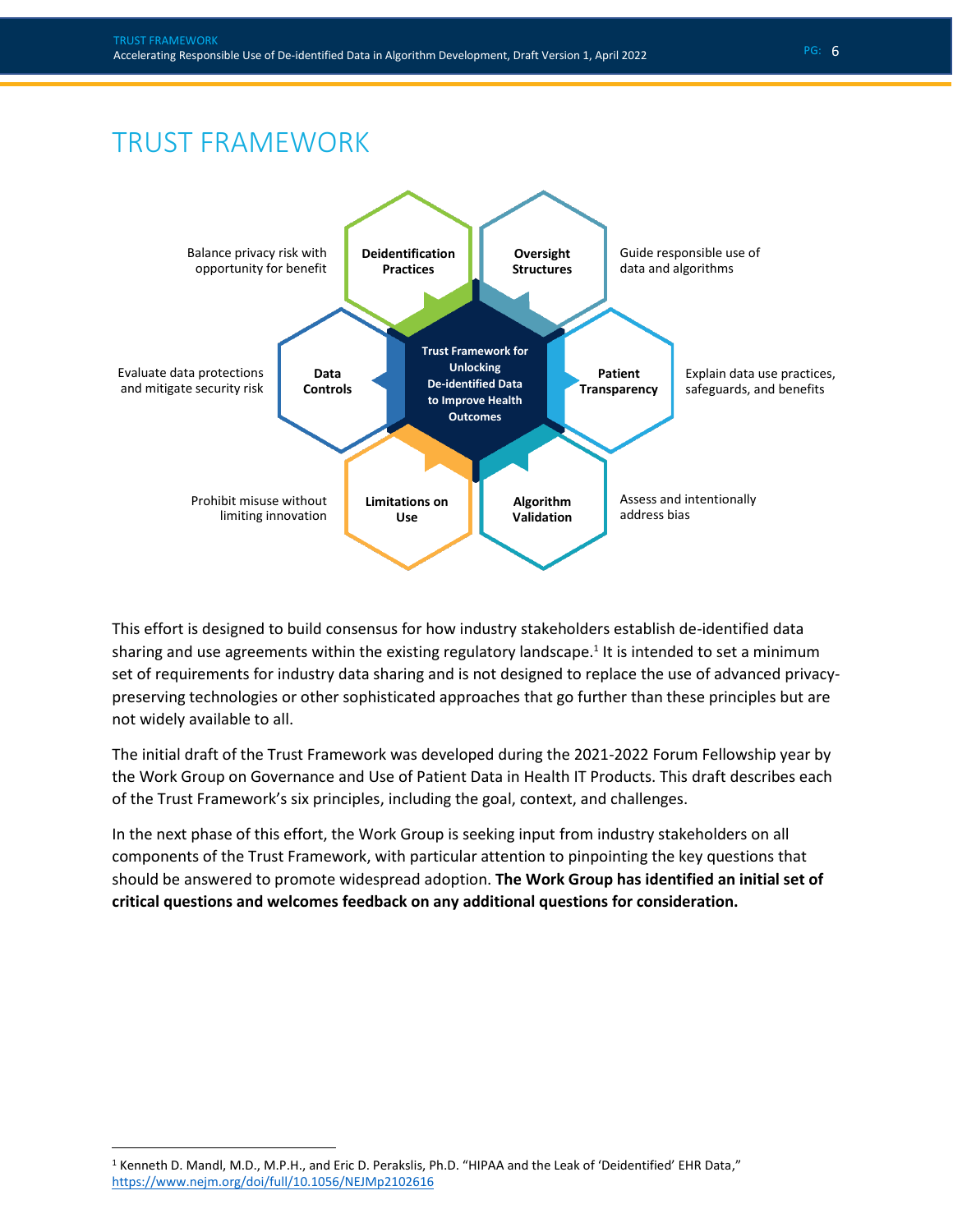## <span id="page-7-0"></span>**I. De-identification Practices**

#### **GOAL**

**Balance privacy risk with benefit**. When de-identifying data and contracting with authorized data recipients, organizations must minimize the risk of data being re-identified while preserving its analytical and investigative value.

#### **CONTEXT**

The Health Insurance Portability and Accountability Act (HIPAA) Privacy Rule stipulates two methods for data de-identification<sup>2</sup>:

- **Safe Harbor**. This method requires removing or modifying 18 specific data elements that identify the individual to whom the data corresponds, including full dates and full ZIP codes.
- **Expert Determination**. This method applies "generally accepted statistical or scientific principles" to analyze and, if necessary, modify the data to ensure that the risk of reidentification is "very small." The HIPAA Privacy Rule does not specify exact methods for expert determination, nor quantifies the notion of "very small" risk.

#### **CHALLENGES**

**No single de-identification practice is best across all potential use cases**. There is no way to deidentify data such that the risk of re-identification is zero. The re-identification risk depends on the data set itself, along with what other data can be cross-referenced, with the general trend of more data becoming available over time.

**Identifying the most protective practice that supports the intended use case**. The "safe harbor" method is more straightforward and easily verified, but in practice may be unsuitable for analyses that require retention of complete dates or timestamps. Thus the "expert determination" method may be required for the most useful analyses. Generally, performing the "expert determination" relies on expertise in at least the following areas:

- Statistical Disclosure Limitation/Control Theory & Practices
- Privacy-Preserving Data Publishing and Mining
- Data Privacy Computer Science (e.g., Differential Privacy, Homomorphic Encryption)
- Biostatistics/Epidemiology
- HIPAA/HITECH and Data Privacy Law
- Medical Informatics and Medical Coding/Billing Systems
- Geographic Information Systems
- Machine Learning/Artificial Intelligence
- Cryptography

- How should organizations assess the risk of re-identification or categorize levels of risk?
- What methods of expert determination should be used to address different levels of risk?
- Where can organizations access the appropriate expertise needed to perform a risk assessment and apply expert determination practices?

<sup>&</sup>lt;sup>2</sup> HHS Guidance Regarding Methods for De-identification of Protected Health Information[, https://www.hhs.gov/hipaa/for](https://www.hhs.gov/hipaa/for-professionals/privacy/special-topics/de-identification/index.html)[professionals/privacy/special-topics/de-identification/index.html](https://www.hhs.gov/hipaa/for-professionals/privacy/special-topics/de-identification/index.html)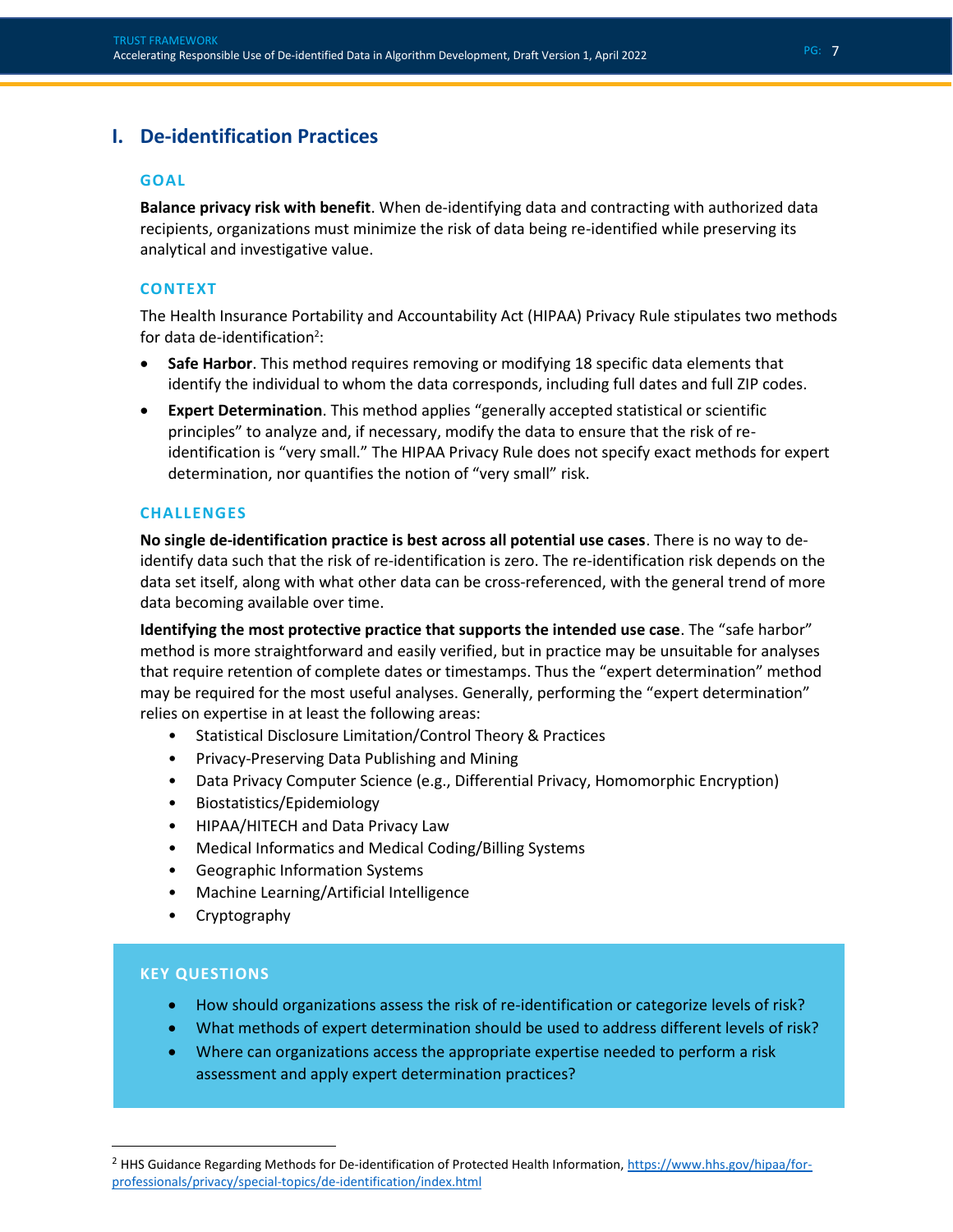### <span id="page-8-0"></span>**II. Data Controls**

#### **GOAL**

**Evaluate data protections and mitigate security risk.** Data producers must hold data users responsible and accountable for implementing appropriate data security safeguards.

#### **CONTEXT**

Data that has been de-deidentified in accordance with the HIPAA Privacy Rule is no longer considered protected health information (PHI), nor subject to HIPAA Rules. There is no single source of straightforward and comprehensive guidelines for securing de-identified data. Organizations seeking to tailor security practices to de-identified data must draw upon multiple existing standards, such as the HITRUST Common Security Framework (CSF)<sup>3</sup> and CISA<sup>4</sup> best practices. Meanwhile, privacy-enhancing technologies are quickly improving. Industry leaders are looking to establish "clean rooms" that allow data producers to retain control, enhance federated learning models, and advance "behind the glass" analysis techniques that reduce risk by enabling data to stay in place.

#### **CHALLENGES**

**While less risky than PHI, de-identified data poses a non-zero risk if breached or misused.** Security infrastructure, including technical and policy measures, must be mature enough to protect against re-identification by rogue actors, but simple enough to implement so as not to impose undue administrative burdens. Organizations should consider expanding their security perimeter to encompass de-identified data sets (particularly those that are linked) much the same way identifiable data are protected.

**Data producers have limited resources to evaluate security safeguards across numerous datasharing agreements**. Leveraging industry-recognized certification would reduce the burden on data producers to understand and conduct regular assessments of external parties' data controls. Data recipients should substantiate their conformance to industry best practices through either a selfaudit or independent audit, as deemed appropriate by the data producers. Stakeholders should proactively address the overall administrative burden, aiming to minimize unnecessary delays and costs while striving towards best practice.

**Privacy risk is tied to security risk.** Given the high sensitivity and value of health data, industry stakeholders must safeguard data from security breaches by unauthorized parties who seek to reidentify patients for non-health care or malicious uses.

- Which industry-recognized security standard(s) should algorithm developers use?
- How should data producers enforce developer compliance with security standards?
- What procedures should be followed in the case of a security breach involving deidentified data?

<sup>3</sup> Specifically, the subset of the HITRUST CSF designated as applicable to the safeguarding of de-identified data in Appendix A of the HITRUST De-Identification Framework[, https://hitrustalliance.net/product-tool/de-identification/](https://hitrustalliance.net/product-tool/de-identification/)

<sup>4</sup> Cybersecurity and Infrastructure Security Agency, For example, CISA Ransomware Guide 2020, Part 1: Ransomware Prevention Best Practices, [https://www.cisa.gov/sites/default/files/publications/CISA\\_MS-ISAC\\_Ransomware%20Guide\\_S508C\\_.pdf](https://www.cisa.gov/sites/default/files/publications/CISA_MS-ISAC_Ransomware%20Guide_S508C_.pdf)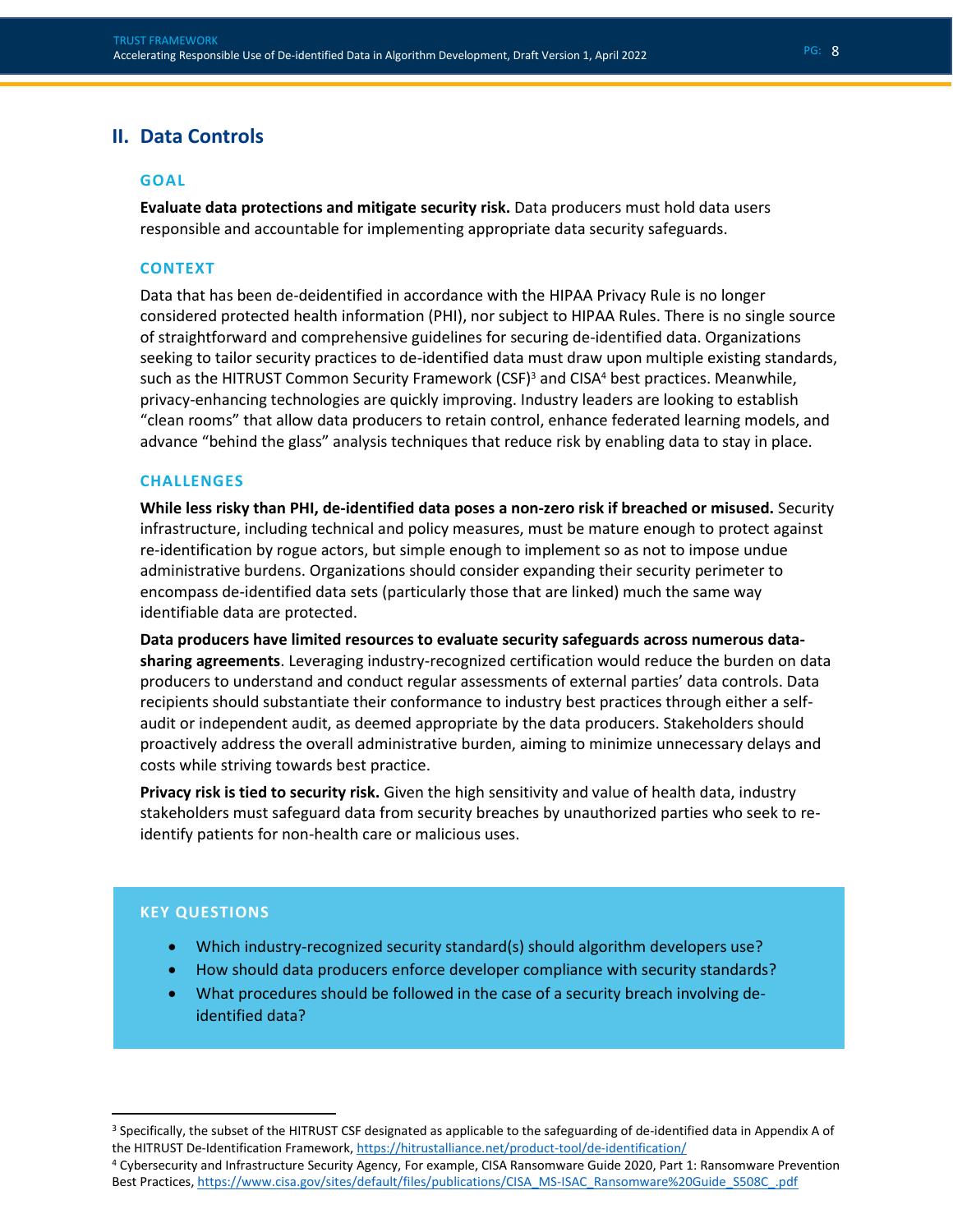## <span id="page-9-0"></span>**III. Limitations on Use**

#### **GOAL**

**Prohibit misuse, including re-identification, without limiting innovation.** Re-identification of data that an organization has collected, de-identified, and shared with other organizations can impose regulatory and reputational costs.

#### **CONTEXT**

The HIPAA Privacy Rule does not require a Data Use Agreement (DUA) for sharing de-identified data. In contrast a DUA is required for releasing Limited Data Sets including stipulations that prohibit reidentification. <sup>5</sup> Regardless of the method chosen to de-identify data, data producers should establish a DUA with the data recipient; while the HIPAA Privacy Rule does not dictate how a covered entity may disclose de-identified data, establishing a DUA allows the data producer to stipulate terms designed to protect the data.

#### **CHALLENGES**

**Data producers must determine the allowable use cases to include in the data sharing and use agreement.** Appropriate and permissible use cases are highly variable and may evolve with emerging technology and/or new industry and institutional priorities. Data producers must ensure terms and conditions flow down to any third parties with whom the data recipient engages that can access the data.

**Linking data sets warrants reassessment of potential risk for re-identification.** Increasingly, the highest-value use cases require linking multiple de-identified data sets for a more complete view of health. The more data sets are linked together, the more likely that a combined data set could be used to re-identify the patient. However, linking data sets to derive more value is different than reidentification, which requires an individual or entity to act intentionally on the decision to break the veil of anonymity using that data asset.

**Resharing of data has significant implications for potential re-identification**. When a data recipient reshares the data with a third party, the original data producer may lose control of how data are used and secured, which has significant implications for potential re-identification. Two options for maintaining oversight of data use are: 1) strict prohibition of redistribution, or 2) redistribution only with permission. In addition to wholescale redistribution, data producers must also consider how to approach derivative works, including the complexity of determining when a data set is sufficiently modified to no longer be considered redistribution.

- What contractual terms should be used to enforce limitations on use?
- Under what circumstances might data producers allow resharing data with third parties, either wholesale and/or in derivative works?

<sup>5</sup> Further information about data use agreement requirements for the release of Limited Data Sets can be found on the OCR website,<https://www.hhs.gov/hipaa/for-professionals/special-topics/research/index.html>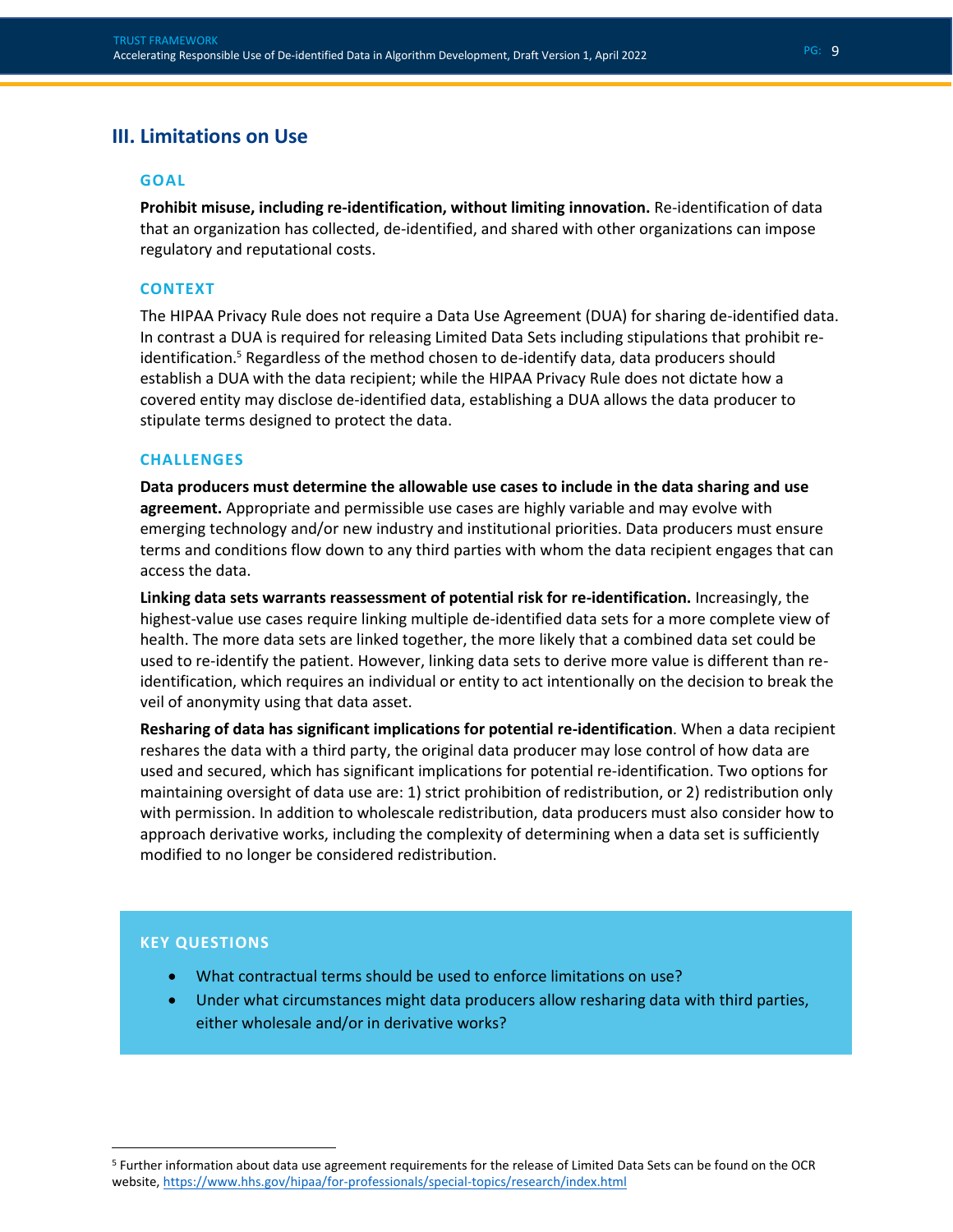## <span id="page-10-0"></span>**IV. Algorithm Validation**

#### **GOAL**

**Assess and intentionally address bias.** Every step of the algorithm development lifecycle has a human touch point that can introduce bias. For example, developers may ask algorithms to consider the wrong questions or use historical data sets embedded with bias.

#### **CONTEXT**

Standards for algorithm validation are an emerging area among regulators, industry coalitions, technology companies, and standards organizations. For example, NIST is developing a voluntary Artificial Intelligence (AI) Risk Management Framework<sup>6</sup> to "incorporate trustworthiness considerations into the design, development, use, and evaluation of AI products, services, and systems." Algorithm validation will need to be a recurring activity as algorithms will continue to learn and apply new patterns so they must be continuously tested as the algorithms iterate. Regulatory frameworks have not historically addressed iterative validation, and this will be a necessary element of future regulation.

#### **CHALLENGES**

**Biases not only reduce algorithm performance but can also result in an unfair allocation of health care resources or stigmatization.** Developer of algorithms should equip end-users with information on their approach to addressing biases in algorithm development. However, there is no existing industry standard for how best to contextualize this information in the clinical workflow.

**Data recipients must build processes for monitoring and addressing algorithm bias in product design.** As part of the vendor selection process, algorithm procurers should ask whether developers have tested their product for validity and bias. At a minimum, evaluate algorithms for nondiscrimination against protected and sensitive classes such as race, ethnicity, age, gender, and socioeconomic status. The health care workforce must be educated on the importance of determining whether an algorithm has been tested for the specific population they are serving, and who may be over- or under-represented in the data sets on which the algorithm is being trained.

#### **KEY QUESTIONS**

- How can the validity of an algorithm developed with de-identified data be communicated to clinicians?
- What role should industry stakeholders (regulators, standards organizations, providers, payers, or other entities) have in assessing algorithm validity?

PG: 10

<sup>6</sup> National Institute of Standards and Technology (NIST) Artificial Intelligence Risk Management Framework, <https://www.nist.gov/itl/ai-risk-management-framework>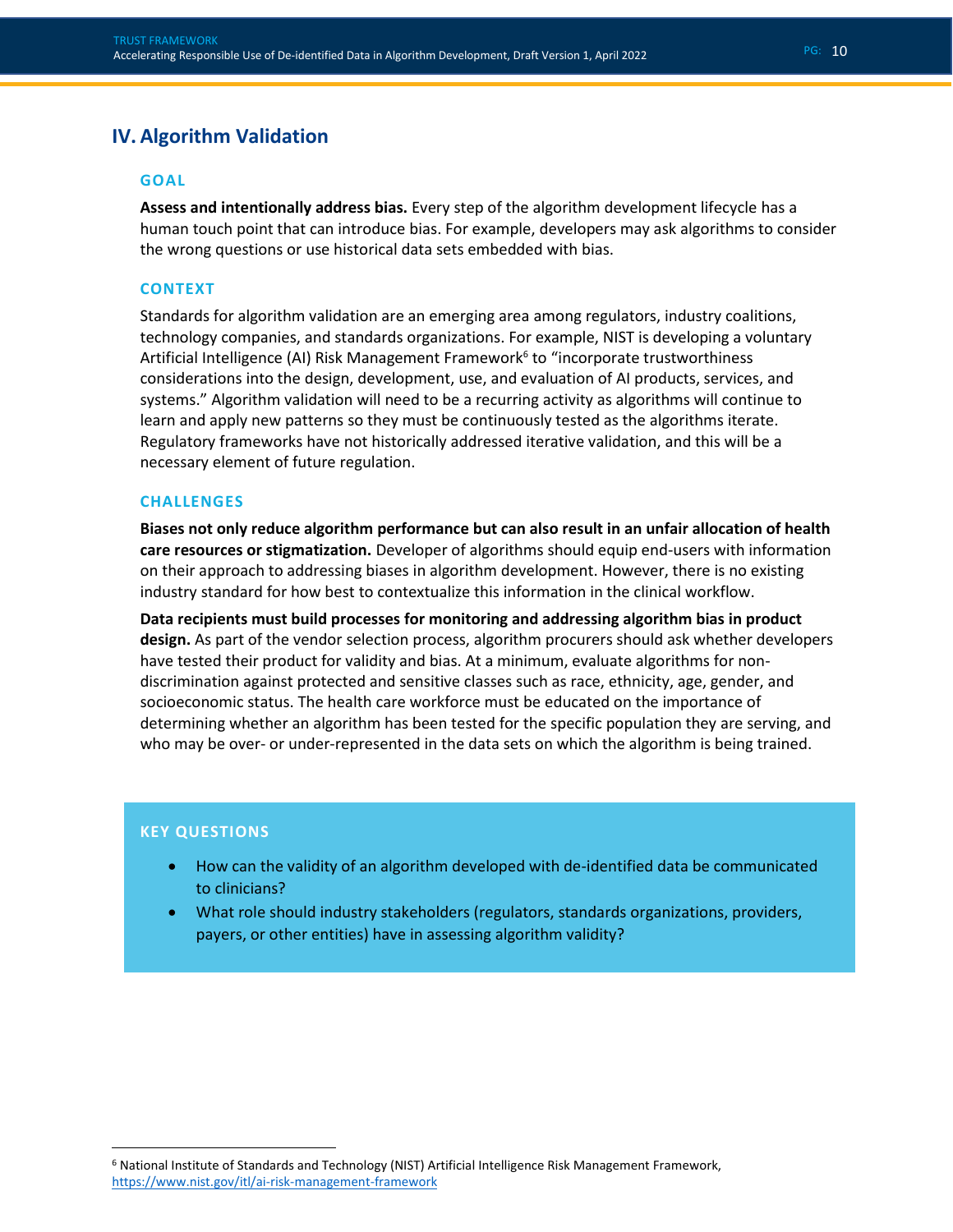## <span id="page-11-0"></span>**V. Patient Transparency**

#### **GOAL**

**Explain data use practices, safeguards, and benefits.** To build trust with patients, industry stakeholders must promote understanding about how data are used to improve care.

#### **CONTEXT**

The HIPAA Privacy Rule does not require patient consent to share de-identified data. Patients are accustomed to HIPAA Notice of Privacy Practices but may perceive the intent as a legal disclosure primarily to protect the organization from liability. Transparency around robust de-identification practices is necessary but insufficient to build patient trust. Organizations should consider alternative communication methods to address de-identified data use and safeguards against reidentification.

#### **CHALLENGES**

**Provider organizations must engage patients in dialog about how data is being used to improve care delivery**. The responsibility for patient transparency most appropriately rests on the provider organization (as the data source) rather than downstream recipients and users of that data**.**

**Transparency can cause conflict unless there is also a foundation of patient trust and understanding.** Provider organizations must take care not to cause an unnecessary burden for frontline staff and clinicians – strategic communication with patients should highlight value of data use and anticipate appropriate avenues for directing patient concerns and questions.

- Should patients be given disclosures about how organizations use de-identified data in algorithm development?
- What patient-centered language should provider organizations use to educate patients about data use, and what is the appropriate channel to promote transparency?
- What public disclosures should provider organizations make when engaging with algorithm developers using de-identified data?